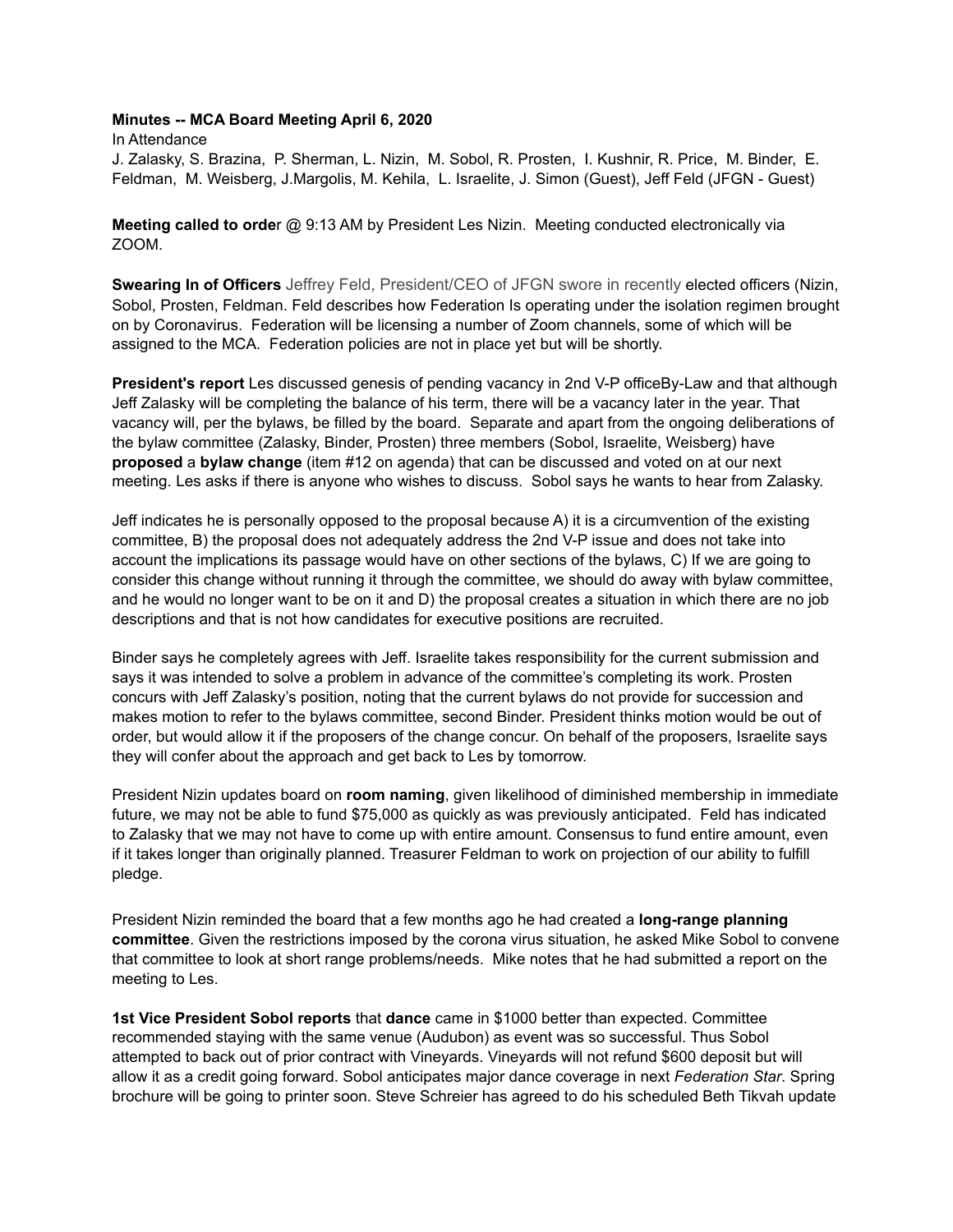lecture as a video. When we had to cancel Doc Films screening because of lockdown/loss of venue, distributor would not grant refund of \$500 rental. Reached agreement to allow us to stream to membership.

The long range planning committee met. Anything we might previously have come up with would now be useless. While nobody has any idea of what conditions will be going forward, there have been **cancelled programs and speakers.** We have contacted many of those that had already agreed to present and asked that they present via Zoom. Favorable responses so far from two … optimistic about others. Jim Simon suggests that prior speakers might like to present again.

So,Mike noted:1) we will need **training programs for participants and speakers**, 2) some of our discussion groups already doing video conferencing (wisdom, cigar). Next meeting is on July 1, at which time the social distancing horizon may be clearer.

Richard Prosten added that the committee also identified another need -- finding a virtual way to integrate newer members socially. Feels our past growth has been premised on facilitating **integration of interested newcomers into community.** How to do so going forward is important challenge.

Steve Brazina wants to "round up" **doctors that are MCA members** and find a way to integrate them into local health care situations. Sent note to Ira Kushnir suggesting same. Ira does not think this is a good candidate for MCA sponsorship, as our most successful activities are group in nature, and, in any case, doctors are already aware of needs. Jeff Zalasky noted that he knows Docs that have tried to volunteer locally, but have been rejected due to malpractice insurance complications.

**2nd V-P Zalasky reports** that volunteer appreciation event has been cancelled and after discussion with President Nizin, some of the dollars allocated to the event will be used to purchase t-shirts as gifts for the volunteers (Sobol had previously ordered note pads). Larry Israelite suggests we can sell shirts to members through Wild Apricot.

Zalasky reports programming has ground to a halt. Working with Sobol on rescheduling some speakers as video presenters. **Schreier as joint presentation with WCA discussed with Patti Boochever** - agreement to allow previous session enrollees and those WCA members that heard him last year to sign up. Questions will be filtered through Jim. Jeff also trying to set up remote medical event.

In response to question from Jeff Margolis, Les Nizin informs board about **Artis-Naples ticket rebate problem**. Artis-Naples has cancelled all events going forward. Glenn Perrin had previously purchased approximately \$12,000 in tickets that Artis will not refund to individuals that were purchased by others. Artis is offering to apply original price as credit towards next year's events.

Les says Glenn will never do this again. On a much lesser scale (about 10 tickets) WCA has agreed to take refund as a future credit, and refund to individual members from treasury. Ed Feldman feels that MCA has no responsibility in this case. These were individuals that purchased tickets through a third party (Perrin), not the MCA, and that we are in no way responsibility here. Larry Israelite suggests that, as a practical matter, we (MCA) effectively own the event. To the extent there are individuals that will be unable to use a credit next year, we should make them whole and apply the banked credit to some future event at Artis. Prosten says if that is a motion, he seconds.

Feldman says there will be adequate \$ to do this. Zalasky says we are not guarantors and any compensation will expose us to endless liability -- let's not open door.. Richard Price agrees. **Nizin suggests waiting to see how many people end up being involved.**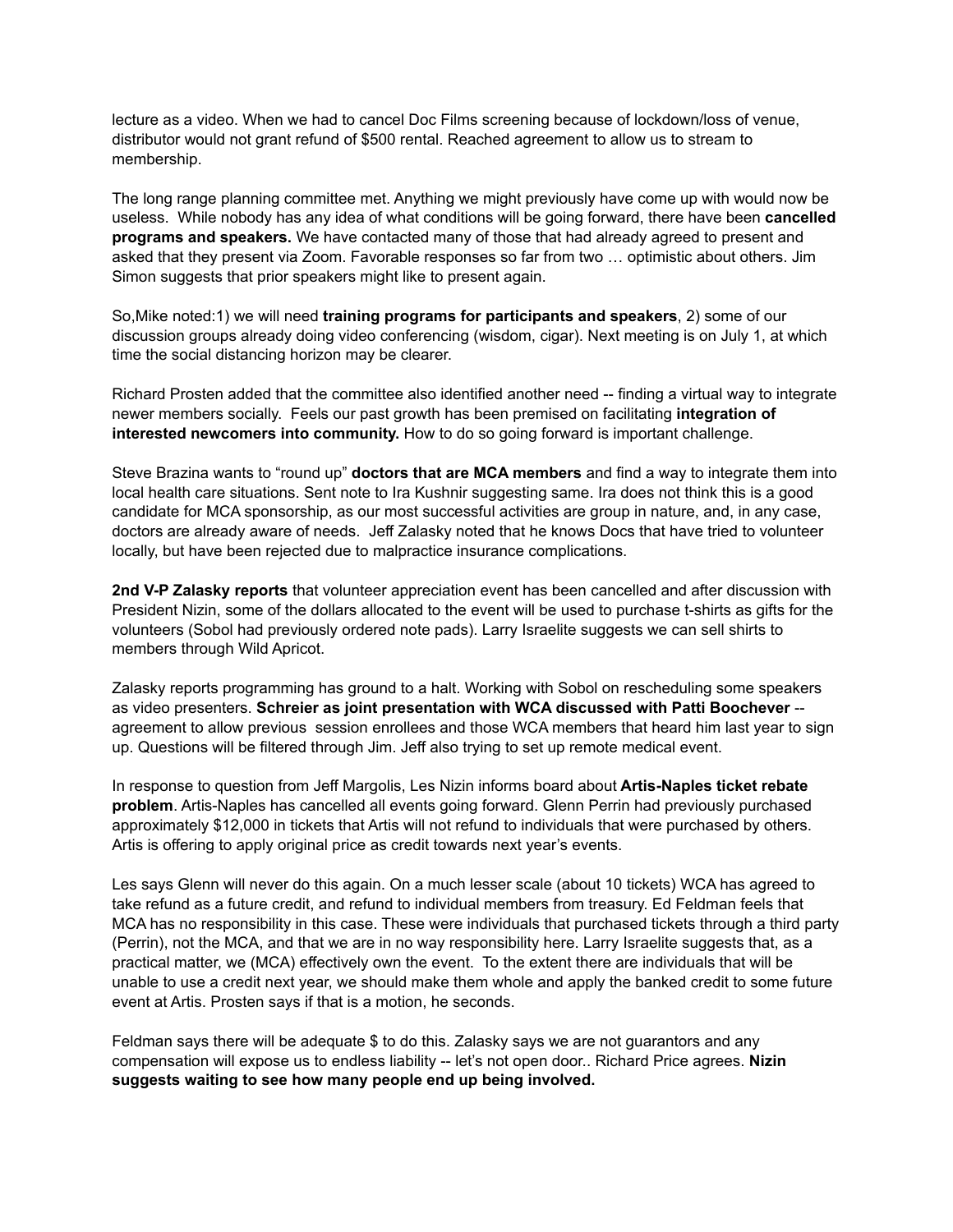**Treasurer Feldman reports probable \$30,000 surplus** for this year, but impossible to seriously budget for next year until Fall when we have better fix on quarantine.

Mike Sobol moves that we allocate \$7,500 of surplus to room naming. Second Simon. **Motion tabled** until later budget figures are available.

Jeff Schein has taken on the **room reservations** function. Trying to move some groups to Wednesday

Nizin moves **approval of March 2 minutes**.Multiple seconds. Approved

**Membership** Larry Israelite reports that \$5,600 in refunds to MCA from credit card processor. About 27 members received refunds to credit cards of monies that they had prepaid for luncheons. Company did not know how to handle the transaction, so some received more than they were due.

Currently **778 members** (including 7 new) and **157 renewals.** It may be necessary to have registration assistants to help members negotiate Wild Apricot sign-ups for membership and events.

**Federation is acquiring 10 ZOOM licenses**, of which 2 will be dedicated to MCA. Programmers will need to clear times. Security issues have received much publicity, but there are many protections we can invoke that should negate problem.

**Doc Films** Steve Brazina discussed results of surveys about viewership of April film streaming. Outlined plans for streaming **Golda's Balcony** with a subsequent online discussion via Zoom. Board discussion of expanding online offerings for members. Les Nizin moves we allocate \$2500 for more films.

**Badges** Phil Sherman reports that we are entirely up to date. Transitioning badge types for new members...needs Larry to supply location information.

**Luncheons** Meir reports he has nothing to report as all luncheons for the season have been cancelled.

Les Nizin says that he has officially cancelled April & May luncheons. Chanukah party is likely to be sacrificed as well. Steve Weiss has resigned from Board. Les wonders if luncheon speakers would be willing to do video presentations.

**Speaker Series** Jim Simon reports speakers are lined up for next year. Due to space problems, events will be held at staggered dates and times,but facilities have been secured. Schreier presentations will be coordinated with WCA.

**Publicity** Jeff Margolis notes that articles for May/June *Federation Star* are due immediately. Anything can be added to article if supplied quickly. Sobol has also contributed an article about dance. July/August also likely to be a combined issue.

**Volunteers** Ira Kushnir reports that all volunteer activities have been suspended .

President Nizin thanks all for "attending" this meeting. **Next meeting will be on May 4 at 9AM**, depending on Larry's response to Les this afternoon re: bylaw change.

## **Meeting adjourned at 11:42AM**

Respectfully submitted,